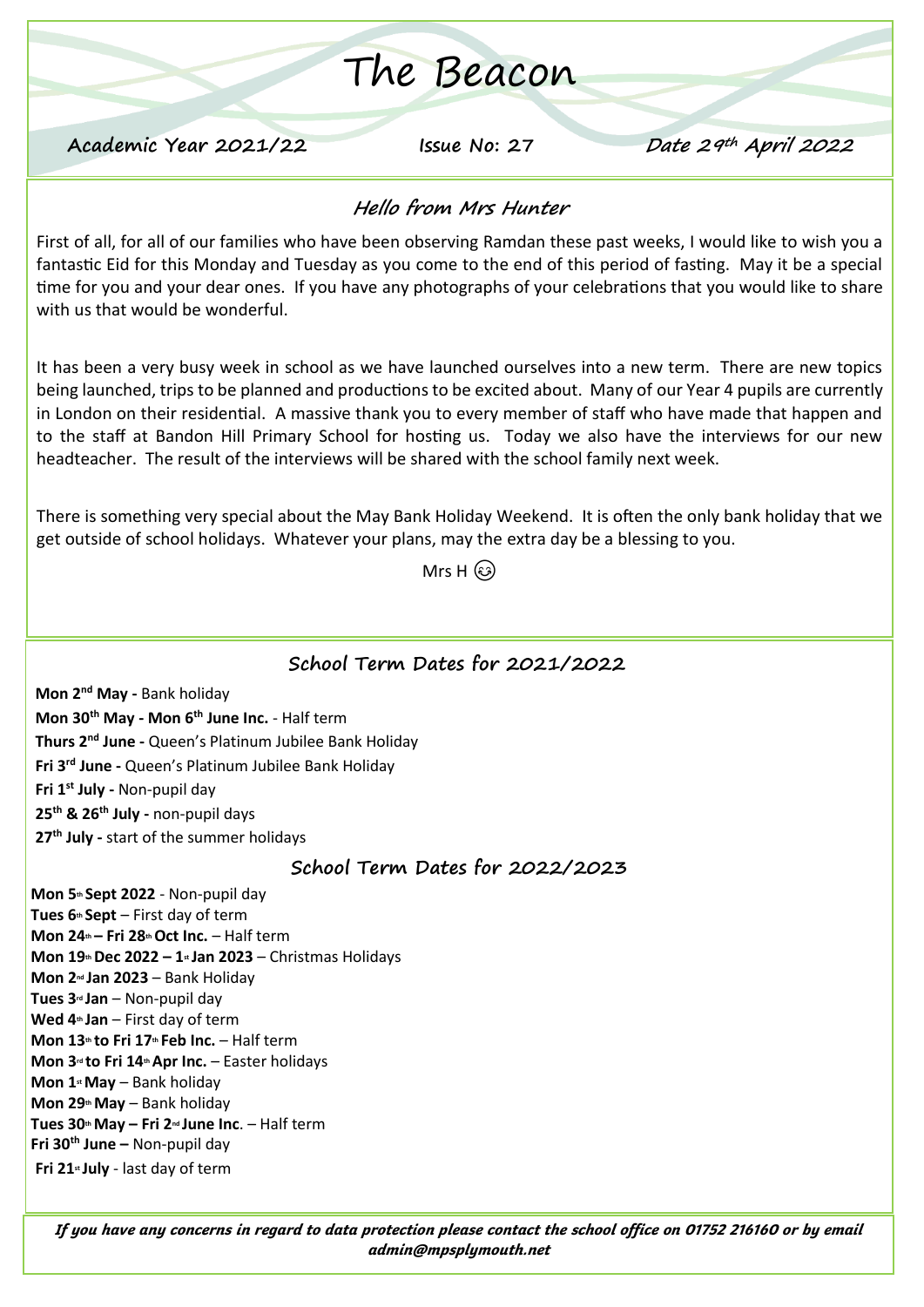|               | WICAETZ @ W @wicketzplymouth<br>LORD'S TAVERNERS<br>Giving young people a sporting chance                       |                                                                                               |
|---------------|-----------------------------------------------------------------------------------------------------------------|-----------------------------------------------------------------------------------------------|
|               | <b>FREE CRICKET SESSIONS!</b>                                                                                   | <b>DEVON CRIC</b>                                                                             |
|               | Please book your place in advance. Contact Katie Holland:<br>katie.holland@devoncricket.co.uk/07498 751414      |                                                                                               |
|               |                                                                                                                 | Come along<br>to your local<br>Wicketz hub,<br>make friends,<br>have fun and<br>stay healthy! |
| <b>WHERE:</b> | Manadon Sport & Community Hub,<br>121 St Peters Road, Plymouth, PL5 3FD                                         | <b>WHAT TO BRING:</b><br>A drink (not fizzy). Wear                                            |
| <b>WHEN:</b>  | Thursdays 4pm - 5pm                                                                                             | appropriate clothing for<br>indoor and outdoor activities.                                    |
|               | <b>WHO FOR:</b> Boys & girls aged 8-16 of all abilities welcome.<br>Booking your place in advance is essential. |                                                                                               |
| <b>COST:</b>  | Free!                                                                                                           | <b>Starts 8 October</b>                                                                       |

Dear Parents/Carers,

The return of fun Fridays is back for the summer term.

The following pieces of information may help to answer any questions you might have:

- There is no donation needed for these theme days. Charity events will be communicated separately.
- If your child does not have any clothes that match the theme, they can come into school in normal mufti. There is also the option to wear school uniform too.
- If these days clash with your child's birthday, they can choose to wear their birthday mufti on the day before or after the weekend.

The following dates and themes for your diaries this term are:

| Date:                        | <b>Theme</b>                                                                           | Ideas                                                         |
|------------------------------|----------------------------------------------------------------------------------------|---------------------------------------------------------------|
| Friday 27 <sup>th</sup> May  | May is the start of National smile month.                                              | Wear something that makes you<br>smile                        |
| Friday 24 <sup>th</sup> June | Summer time! June 21st, 2022 is the official start<br>date of the Sunny Summer Season. | Summer/holiday clothes                                        |
| Friday 15 <sup>th</sup> July | The final one of the year: Wear what you want!                                         | Appropriate clothing that children<br>have chosen for school. |

Any questions, please contact the office,

Yours sincerely,

Schart

Mr S Thomson State State State State State State State State State State State State State State State State S<br>Mr S Thomas State State State State State State State State State State State State State State State State St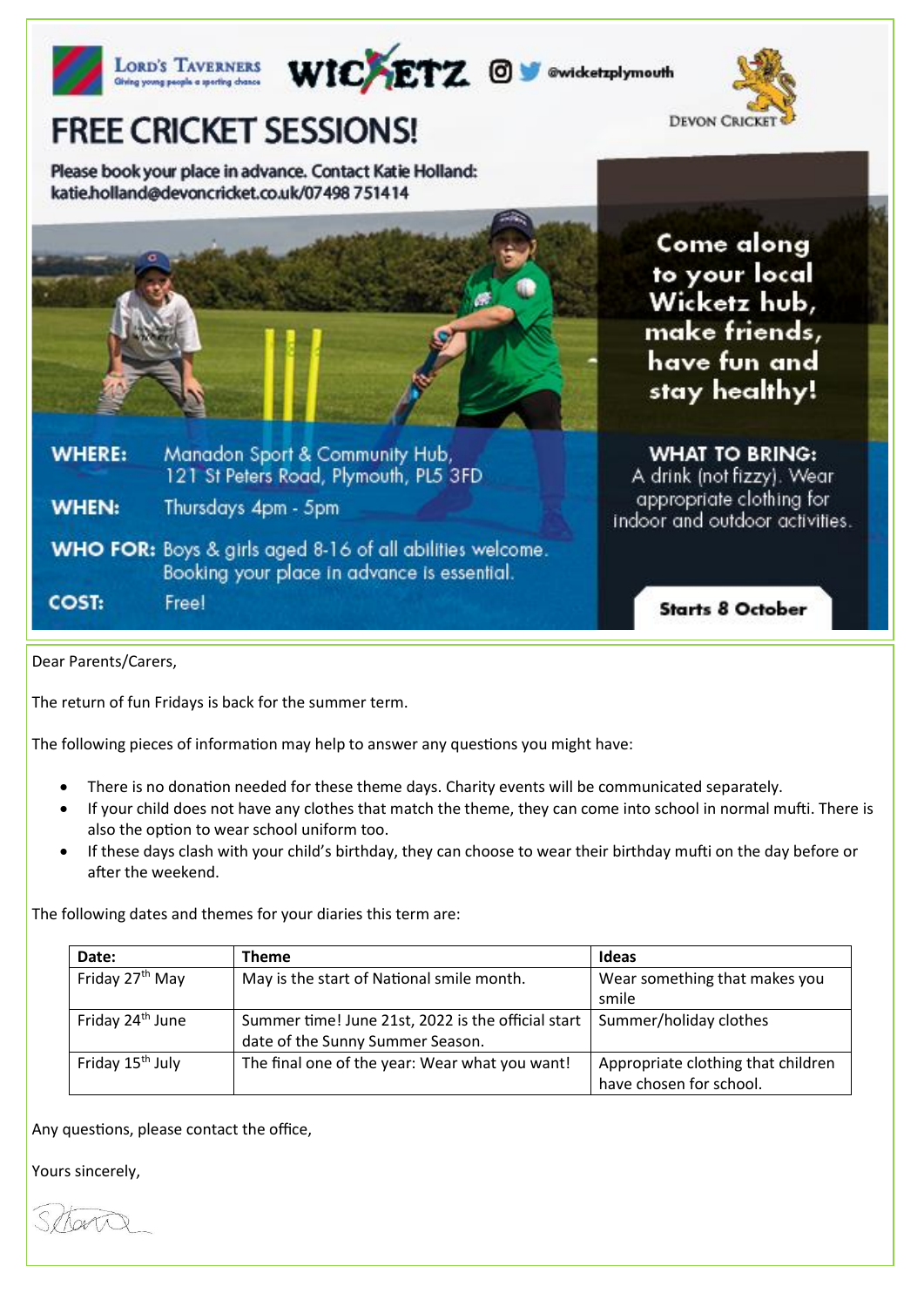# **HE BRAND NEW CHOIR FOR CHILDREN ACROSS** PLYMOUTH!

# The Legacy Choir presents MANG0 TANG0

## Run by Darren Ball and Jessica Rowe (Miss JR)

**MONTPELIER PRIMARY SCHOOL** PL<sub>2</sub> 3HN **FOR Y3-6: MONDAY 5.45- 6.30PM** 



**Starts Monday 9th May** For more info and sign up, message the Legacy choir Facebook page: @PLYMOUTHLEGACYCHOIR or email jessrowe@mpsplymouth.net